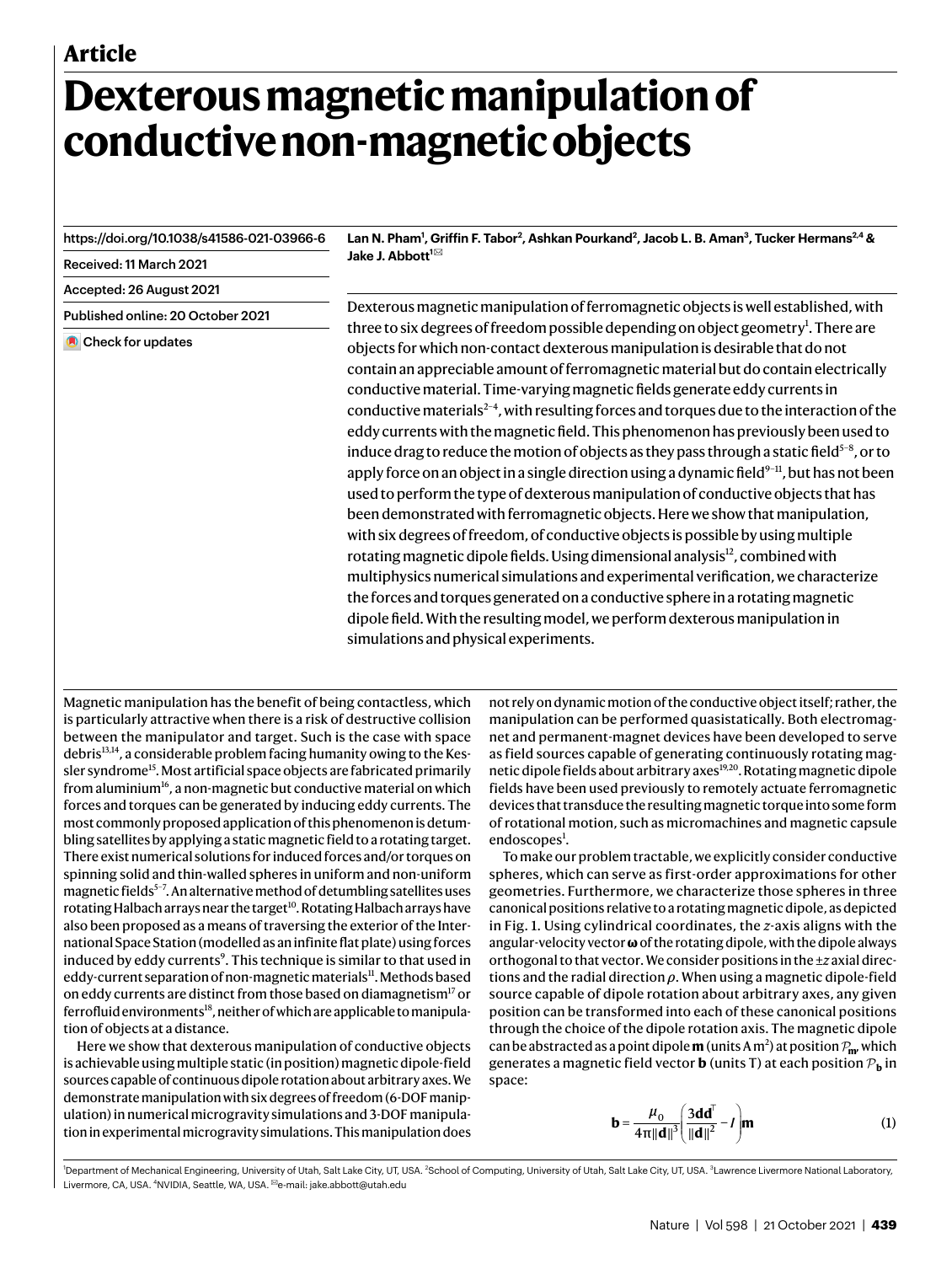### **Article**



<span id="page-1-0"></span>**Fig. 1 | Induced forces and torques on a conductive sphere in three canonical positions relative to a rotating magnetic dipole.** The dipole is spinning with angular velocity **ω**. Force and torque arrows are shown for all non-negligible components, with arrowheads depicting the actual directions corresponding to the **ω** shown.

where  $\mathbf{d} = \mathcal{P}_{\mathbf{b}} - \mathcal{P}_{\mathbf{m}}$  is the relative displacement vector (units m), *I* is the identity matrix,  $\mu_0$  = 4π × 10<sup>-7</sup> N A<sup>-2</sup> is the permeability of free space, and all vectors are expressed in a common frame of reference<sup>[1](#page-3-0)</sup>.

We begin by characterizing the steady-state time-averaged forces and torques, in each of the canonical positions, as a function of the six independent variables enumerated in Table [1](#page-1-1). These quantities collectively comprise four dimensions: N, m, s and A. The Buckingham *Π* theorem tells us that the underlying physics describing each of the two dependent variables, force and torque, can be characterized using just three dimensionless  $\varPi$  groups $^{12}$  $^{12}$  $^{12}$ , with  $\varPi_0$  expressed as a function of *Π*<sub>1</sub> and *Π*<sub>2</sub> (see Table [1](#page-1-1) and Supplementary Information 1). The Buckingham *Π* theorem does not tell us anything about the form of these equations; that requires empirical characterization.

To derive functions that characterize eddy-current-induced forces and torques at ±*z* and *ρ*, we conducted electromagnetic finite-elementanalysis (FEA) simulations using Ansys Maxwell software across a range of parameters (see Fig. [2a](#page-2-0) and Supplementary Information 2). It is from this FEA that we determined the non-negligible force and torque components shown in Fig. [1.](#page-1-0) We confirmed the expected symmetry of the ±*z* configurations, in which the force acts to push the sphere away from the rotating dipole, and the torque acts to rotate the sphere in the same direction as **ω**. At the *ρ* configuration, one component of the force pushes the sphere away from the rotating dipole, another component of the force pushes the sphere in the  $\hat{l}_{\pmb{\phi}}$  =  $\hat{l}_{\pmb{z}}$   $\times$   $\hat{l}_{\rho}$  direction, and the torque acts to rotate the sphere opposite to **ω**.

When visualizing the resulting non-dimensional *Π* groups (see Fig. [2b](#page-2-0) and Supplementary Information 3), we observed that at relatively far distances ( $\Pi_{2}$  > 1.5, approximately), the relationship between  $\log_{10}$ ( $\Pi_0$ ) and  $\log_{10}$ ( $\Pi_2$ ), for a given  $\Pi_1$ , is accurately described by a linear model, with a slope of −6 for torques and −7 for forces (these values are analogous to what is expected from magnetic torques and forces imparted by a magnetic dipole on a soft-magnetic object), and with an intercept that is a function of  $\Pi_{\mathrm{i}}$ . The final unified model is of the form

$$
\Pi_0 = \frac{(c_0 \Pi_1)^{c_1 \Pi_1 c_2} 10^{c_3}}{\Pi_2^{c_4}}
$$
\n(2)

<span id="page-1-2"></span>The model coefficients  $c_1$  to  $c_4$ , determined through least-squares regression, are provided for 'FEA' in Supplementary Table 2

#### <span id="page-1-1"></span>**Table 1 | Induced force and torque, and the six independent parameters that affect them**

| <b>Parameter</b>                        |   | <b>Units</b>                     | $\Pi$ group                        |
|-----------------------------------------|---|----------------------------------|------------------------------------|
| Force induced on sphere                 | f | N                                | $\Pi_0 = fr^4 \mu^{-1} m^{-2}$     |
| Torque induced on sphere                | τ | N m                              | $\Pi_0 = \tau r^3 \mu^{-1} m^{-2}$ |
| Sphere electrical conductivity          | σ | $N^{-1}$ m <sup>-2</sup> s $A^2$ | $\Pi_1 = \sigma \mu \omega r^2$    |
| Distance from dipole to sphere          | d | m                                | $\Pi_2 = dr^{-1}$                  |
| Sphere radius                           | r | m                                |                                    |
| Dipole strength                         | m | Am <sup>2</sup>                  |                                    |
| Frequency of dipole rotation            | ω | $s^{-1}$ (Hz)                    |                                    |
| Environment magnetic permeability $\mu$ |   | $N A^{-2}$                       |                                    |

of Supplementary Information 3. This model, although empirically determined, is well behaved in the sense that  $\Pi_0 \rightarrow 0$  (that is,  $f \rightarrow 0$  or  $\tau \rightarrow 0$ ) as  $\Pi_1 \rightarrow 0$  (for example, as  $\omega \rightarrow 0$  or  $\sigma \rightarrow 0$ ) or as  $\Pi_2 \rightarrow \infty$  (for example, as *d* → ∞), as expected from first principles. At relatively close distances, this model underpredicts the data, making the model conservative.

Next, we experimentally verified the model described above with an experimental set-up comprising a cubic NdFeB permanent magnet rotated by a direct-current (d.c.) motor, a solid copper sphere mounted on a 6-DOF force-torque sensor, and a 3D-printed pegboard that enables the copper sphere to be placed in the three configurations of interest (see Fig. [2c](#page-2-0) and Supplementary Information 4). A sample of the resulting data with regression models is presented in Fig. [2d](#page-2-0). Using the complete experimental data set, we fit the model of equation [2](#page-1-2), with the resulting coefficients provided under 'Experiments' in Supplementary Table 2 of Supplementary Information 3.

As we compare the experimental and FEA results across configurations and force-torque components, we find good agreement in the overall trends. The FEA-based model tends to overpredict the experimental values of  $\Pi_0$  by a factor of 1.5–5.5. This discrepancy could be due to impurities in the copper sphere or from using a cubic permanent magnet. However, field distortions from a cubic magnet relative to a point-dipole model are typically less than 5% in our region of implemen-tation<sup>[21](#page-4-2)</sup>. It has also been previously noted that Ansys Maxwell tends to overpredict experimental results in similar situations<sup>[10](#page-3-13)</sup>. Considering these factors, we suggest using the experiment-based model as a lower bound and the FEA-based model as an upper bound for *Π*<sub>0</sub>. Extrapolating the model beyond the values of  $\Pi_1$  and  $\Pi_2$  considered should be done with caution.

We now describe a framework for using the force-torque model developed above to perform dexterous manipulation with magnetic-dipole sources surrounding the conductive object of interest. This can take the form of stationary or mobile permanent magnets or electromagnets. Here, we focus exclusively on the case of stationary electromagnets, in which both *m* and **ω** can be controlled, but with their respective maximum values coupled due to the low-pass-filtering effect of induction. We treat *m* and the direction of **ω** as the control variables and simply use a constant angular-velocity magnitude *ω*. We assume *n* electromagnetic dipole-field sources, with the *i*th source located at position  $\mathcal{P}_{ei}$  and having an orientation described by a rotation matrix  ${}^w_{}R_{e i}$  with respect to some world frame<sup>[22](#page-4-3)</sup>. We assume a single conductive object located at position  $P_c$  and having an orientation described by  ${}^wR_c$  and a displacement vector  $\mathbf{d}_i = \mathcal{P}_c - \mathcal{P}_{ei}$  with respect to each source.

To use the model in equation [2](#page-1-2), we recast forces and torques in the forms $f = \prod_0 r^{-4} \mu_0 m^2$  and  $\tau = \prod_0 r^{-3} \mu_0 m^2$ , respectively. Each source is given a model frame, described by a relative rotation matrix  $e^{i}R_{mi}$ , defined such that its *z*-axis is parallel to **d***<sup>i</sup>* . In the ±*z* configurations, **ω** is parallel or antiparallel to the model-frame *z*-axis, and in the *ρ* configuration **ω** is any vector orthogonal to the *z*-axis, with the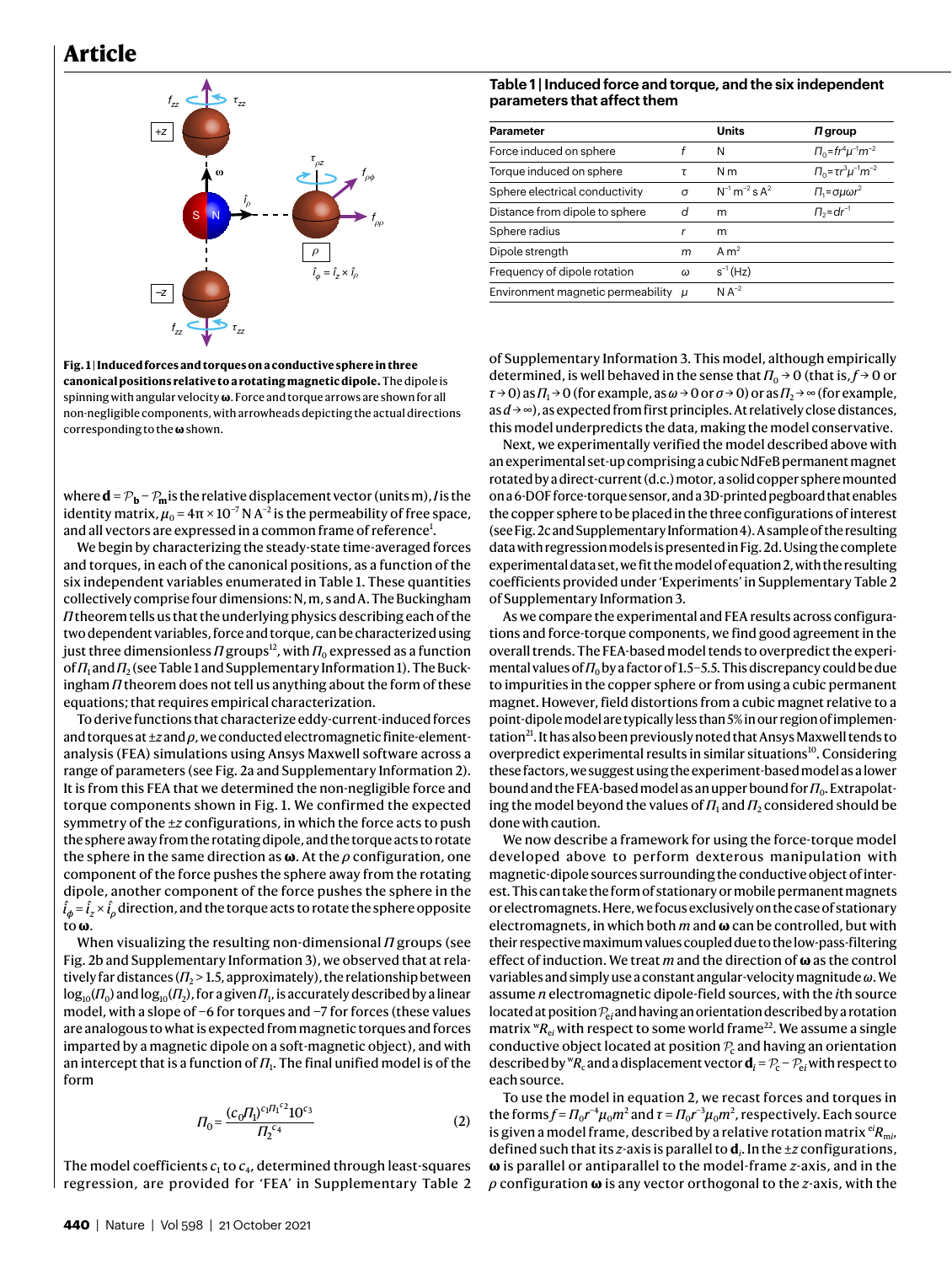

<span id="page-2-0"></span>**Fig. 2 | Typical numerical and experimental results for force-torque characterization.** For clarity, only a subset of the data for a single component *τzz* is shown. **a**, Rendering of FEA simulation. **b**, FEA data with unified regression

ambiguity expressed as a rotation about the *z*-axis by some *γ* using a rotation matrix Rot*<sup>z</sup>* (*γ*). Each source then has three discrete actions  $(a \in \{1, 2, 3\},$  respectively) that can be performed on the conductive object, where each action is a specific force-torque wrench with a controllable magnitude:

$$
\begin{bmatrix} {}^{w}f \\ {}^{w}f \end{bmatrix} \in m^{2} \begin{bmatrix} {}^{w}R_{mi} & 0 \\ 0 & {}^{w}R_{mi} \end{bmatrix} \begin{bmatrix} 0 \\ 0 \\ \widetilde{f}_{zzi} \\ 0 \\ 0 \\ \widetilde{f}_{zzi} \end{bmatrix} \begin{bmatrix} 0 \\ 0 \\ \widetilde{f}_{zzi} \\ 0 \\ -\widetilde{f}_{zzi} \end{bmatrix} \begin{bmatrix} 0 \\ 0 \\ \widetilde{f}_{zzi} \\ 0 \\ -\widetilde{f}_{zzi} \end{bmatrix} \begin{bmatrix} 0 \\ 0 \\ \widetilde{f}_{\rho \rho i} \\ 0 \\ 0 \\ 0 \end{bmatrix} \begin{bmatrix} 0 \\ -\widetilde{f}_{\rho \phi i} \\ \widetilde{f}_{\rho \rho i} \\ 0 \\ 0 \\ 0 \end{bmatrix} \quad (3)
$$

where  ${}^w R_{mi}$  =  ${}^w R_{ei}$ <sup>ei</sup> $R_{mi}$  and the tilde operator (~) indicates the respective force-torque value when *m* = 1.

With *n* sources, there are 3*n* possible actions, with *m* and *γ* as the control variables in general. Analogous to magnetic manipulation of soft-magnetic objects, superposition does not apply here, so we implement these actions one at a time, for a brief duration of time. To get as close as possible to the desired wrench, we solve the following constrained optimization problem:

$$
\underset{i, a, m, \gamma}{\arg \min} \left\| \begin{bmatrix} w_{f_{\text{des}}} \\ w_{\text{des}} \end{bmatrix} - \begin{bmatrix} w_{f} \\ w_{\text{t}} \end{bmatrix} \right\|_{Q}^{2}
$$
\n
$$
\text{subject to}
$$
\n
$$
i \in \{1, \cdots, n\}, \quad a \in \{1, 2, 3\}, \quad m \in [0, m_{\text{max}}],
$$
\n
$$
\gamma \in [-\pi, \pi]
$$
\n(4)

where the *Q*-norm enables relative weighting between force and torque (that is, relative penalties on position error versus orientation error). We efficiently find the optimal inputs using a parallelized, gradientbased solver.

We first validated our manipulation framework in a numerical simulation of microgravity in which six dipole-field sources surround and dexterously manipulate a copper sphere (see Supplementary



model. **c**, Top view of experimental set-up. **d**, Experimental data with unified regression model. Unified FEA regression model with new FEA data not included in the training set.

Information 6). We performed 3-DOF position control, with and without 3-DOF orientation control (see Fig. [3a–d\)](#page-3-16). Experimental valida-tion was then performed using Omnimagnets<sup>[19](#page-4-0)</sup>, which are designed to serve as approximate dipole-field sources, each comprising three co-located and mutually orthogonal electromagnets. A copper sphere floated in a raft in a container of water above four Omnimagnets (see Fig. [3e](#page-3-16) and Supplementary Information 7), serving as an Earth-based microgravity simulator with 3-DOF mobility in a horizontal plane. We performed 2-DOF position control, with and without 1-DOF orientation control (see Fig. [3f, g\)](#page-3-16).

With our proposed method, 6-DOF manipulation of conductive non-magnetic spheres is achievable. In contrast, 6-DOF manipulation of ferromagnetic objects is only possible for complex geom-etries<sup>[23](#page-4-4)</sup>, with 5-DOF typical of most simple geometries and only 3-DOF achievable for soft-magnetic spheres<sup>[1](#page-3-0)</sup>. The forces and torques generated using the proposed method are likely to be orders of magnitude smaller than those generated using ferromagnetism with comparable parameters, as indicated by the relatively slow manipulation demonstrations of Fig. [3](#page-3-16), but they enable manipulation of objects that ferromagnetic methods do not (further discussion in Supplementary Information 8).

Manipulation with six DOF of ferromagnetic objects can be accomplished using eight static electromagnets $24,25$  $24,25$  $24,25$ , or eight permanent magnets at fixed positions with each having the ability to rotate about an axis orthogonal to its dipole axis<sup>[26](#page-4-7)</sup>. Our numerical simulations showed that six rotating-dipole sources is sufficient for 6-DOF manipulation of conductive spheres; however, this number should not be assumed to be necessary. Since all wrenches have a repulsive force component, when manipulating an unconstrained object, the sources must surround the object to some degree. Analysing the manipulability of different numbers and arrangements of sources is left as an open problem.

In terms of modelling, thus far we have only considered solid spheres. A natural next step would be to consider hollow spheres and other simple geometric objects (such as cuboids or cylinders), which is likely to require more complicated models. It is unclear whether the best approach will be to explicitly model these objects or whether the sphere model can be used in conjunction with learning-based approaches for control. Although we have shown that a simplified approach using canonical positions and actuating one dipole-field source at a time is sufficient to perform dexterous manipulation,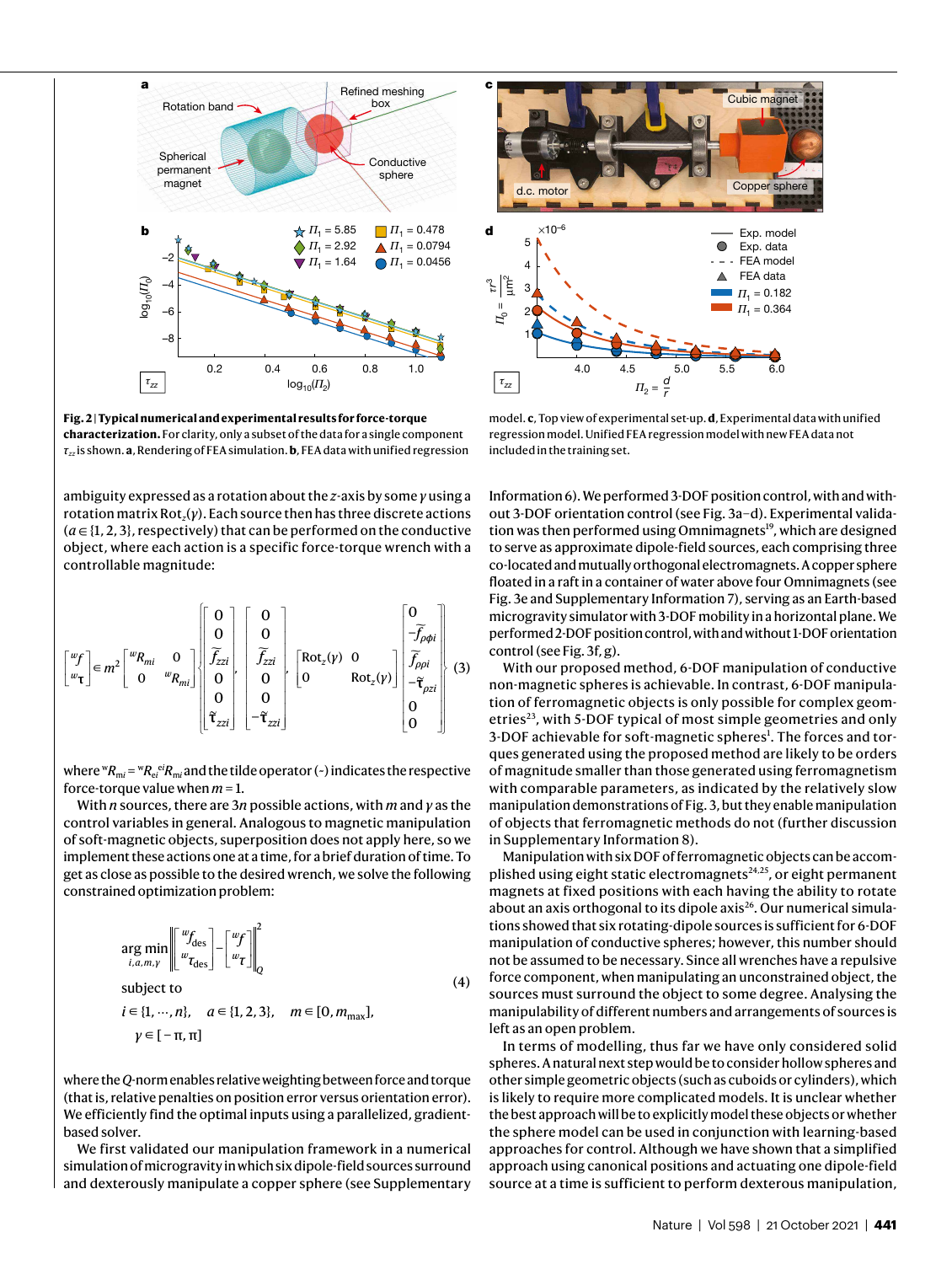## **Article**



<span id="page-3-16"></span>**Fig. 3 | Dexterous manipulation of a copper sphere in simulated microgravity.** See Supplementary Videos 1–4. **a**, **b**, Numerical simulation with 3-DOF position control along the edges of a cube (the black line is the path taken) and uncontrolled orientation using six dipole field sources (brown cubes, with the highlighted cube indicating the active source at the given instant; **a**), with the resulting 6-DOF pose (**b**). **c**, **d**, Numerical simulation with

it is probably suboptimal. A general wrench model for arbitrary sphere positions relative to the rotating dipole, and understanding the nonlinear nature of superposition, are both left as open problems.

#### **Online content**

Any methods, additional references, Nature Research reporting summaries, source data, extended data, supplementary information, acknowledgements, peer review information; details of author contributions and competing interests; and statements of data and code availability are available at [https://doi.org/10.1038/s41586-021-03966-6.](https://doi.org/10.1038/s41586-021-03966-6)

- <span id="page-3-0"></span>1. Abbott, J. J., Diller, E. & Petruska, A. J. Magnetic methods in robotics. *Annu. Rev. Control Robot. Auton. Syst.* **3**, 57–90 (2020).
- <span id="page-3-1"></span>2. Hertz, H. *Miscellaneous Papers* Chapter 2 [transl. Jones, D. E. & Schott, G. A.] (Macmillan, 1896).
- 3. Griffiths, D. J. *Introduction to Electrodynamics* 4th edition (Cambridge Univ. Press, 2017).
- <span id="page-3-2"></span>4. Nagel, J. R. Induced eddy currents in simple conductive geometries: mathematical formalism describes the excitation of electrical eddy currents in a time-varying magnetic field. *IEEE Antennas Propag. Mag.* **3**, 81–88 (2018).
- <span id="page-3-3"></span>5. Youngquist, R. C., Nurge, M. A., Starr, S. O., Leve, F. A. & Peck, M. A. A slowly rotating hollow sphere in a magnetic field: first steps to de-spin a space object. *Am. J. Phys.* **84**, 181–191 (2016).

6-DOF position and constant-orientation control (**c**), with the resulting 6-DOF pose (**d**). **e**, Experimental set-up with a copper sphere in a raft on water over four Omnimagnets. **f**, Experiments with 2-DOF position control along the edges of a square and uncontrolled orientation (the yellow line is the path taken, and red arrows depict the orientation). **g**, Experiments with 2-DOF position control and 1-DOF orientation control, with sharp turns at the corners.

- 6. Nurge, M. A., Youngquist, R. C. & Starr, S. O. A thick-walled sphere rotating in a uniform magnetic field: the next step to de-spin a space object. *Am. J. Phys.* **85**, 596–610 (2017).
- <span id="page-3-12"></span>7. Nurge, M. A., Youngquist, R. C. & Starr, S. O. Drag and lift forces between a rotating conductive sphere and a cylinderical magnet. *Am. J. Phys.* **86**, 443–452 (2018).
- <span id="page-3-4"></span>8. Sharma, K. K. et al. Space debris reduction using eddy currents. In *2018 Atmospheric Flight Mechanics Conf*., 3161 (American Institute of Aeronautics and Astronautics, 2018). 9. Reinhardt, B. Z. & Peck, M. A. New electromagnetic actuator for on-orbit inspection.
- <span id="page-3-5"></span>*J. Spacecraft Rockets* **53**, 241–248 (2016). 10. Liu, X., Lu, Y., Zhou, Y. & Yin, Y. Prospects of using a permanent mangetic end effector
- <span id="page-3-13"></span>to despin and detumble an uncooperative target. *Adv. Space Res.* **61**, 2147–2158 (2018).
- <span id="page-3-6"></span>11. Smith, Y. R., Nagel, J. R. & Rajamani, R. K. Eddy current seperation for recovery of non-ferrous metallic particles: a comprehensive review. *Miner. Eng.* **133**, 149–159 (2019).
- <span id="page-3-7"></span>12. Buckingham, E. On physically similar systems; illustrations of the use of dimensional equations. *Phys. Rev.* **4**, 345 (1914).
- <span id="page-3-8"></span>13. Shan, M., Guo, J. & Gill, E. Review and comparison of active space debris capturing and removal methods. *Prog. Aerosp. Sci.* **80**, 18–32 (2016).
- <span id="page-3-9"></span>14. Mark, C. P. & Kamath, S. Review of active space debris removal methods. *Space Policy* **47**, 194–206 (2019).
- <span id="page-3-10"></span>15. Kessler, D. J., Johnson, N. L., Liou J. C. & Matney, M. The Kessler syndrome: implications to future space operations. *Adv. Astronaut. Sci*. **137**, AAS 10-016 (2010).
- <span id="page-3-11"></span>16. Opiela, J. N. A study of the material density distribution of space debris. *Adv. Space Res.* **43**, 1058–1064 (2009).
- <span id="page-3-14"></span>17. Pelrine, R. et al. Diamagnetically levitated robots: an approach to massively parallel robotic systems with unusual motion properties. *IEEE Int. Conf. Robotics and Automation*, 739–744 (2012).
- <span id="page-3-15"></span>18. Mirica, K. A., Ilievski, F., Ellerbee, A. K., Shevkoplyas, S. S. & Whitesides, G. M. Using magnetic levitation for three dimensional self-assembly. *Adv. Mater.* **23**, 4134–4140  $(2011)$ .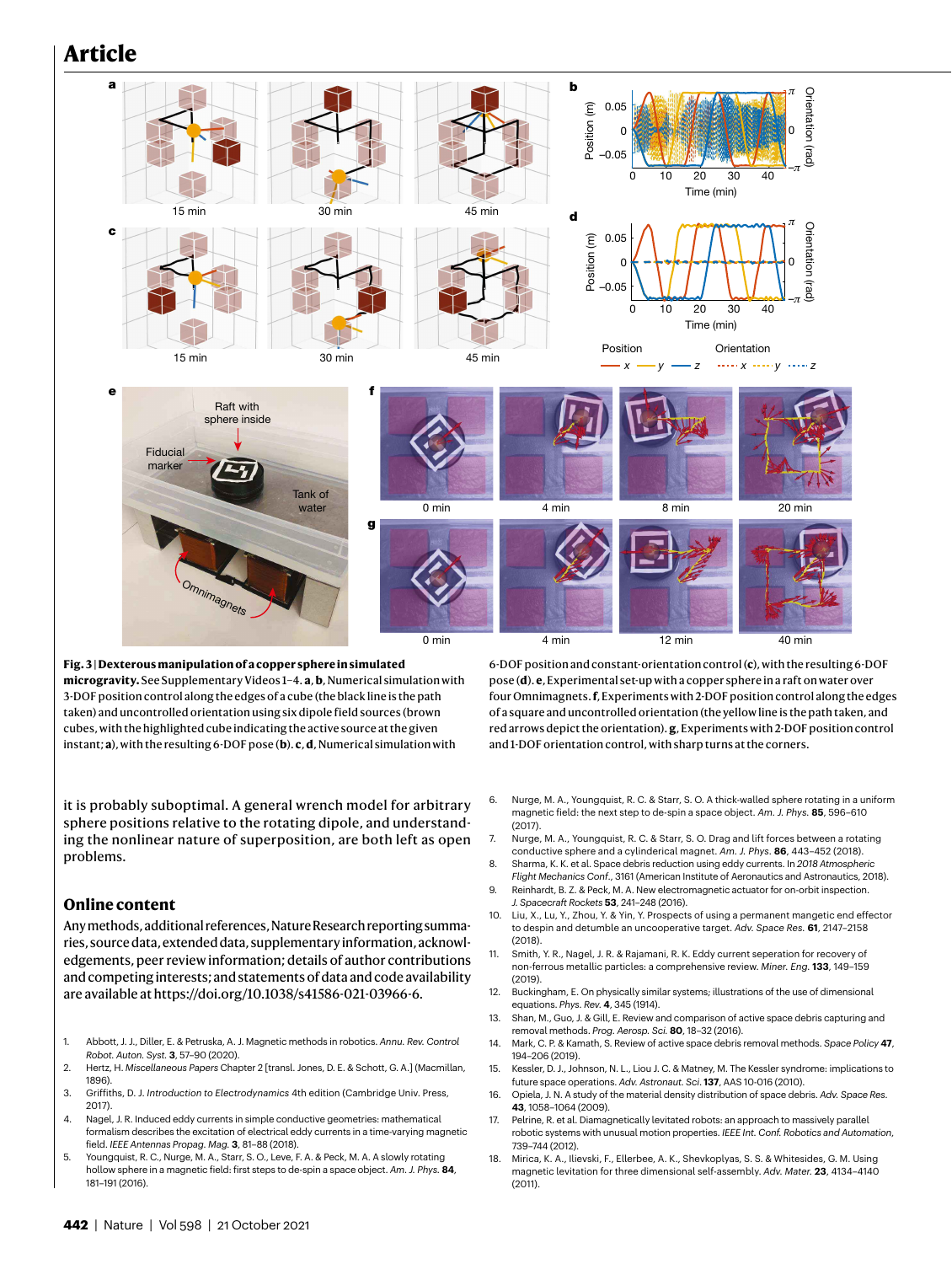- <span id="page-4-0"></span>19. Petruska, A. J. & Abbott, J. J. Omnimagnet: an omnidirectional electromagnet for controlled dipole-field generation. *IEEE Trans. Magn.* **50**, 8400410 (2014).
- <span id="page-4-1"></span>20. Wright, S. E., Mahoney, A. W., Popek, K. M. & Abbott, J. J. The spherical-actuator-magnet manipulator: a permanent-magnet robotic end-effector. *IEEE Trans. Robot.* **33**, 1013–2924 (2017).
- <span id="page-4-2"></span>21. Petruska, A. J. & Abbott, J. J. Optimal permanent-magnet geometries for dipole field approximation. *IEEE Trans. Magn.* **49**, 811–819 (2013).
- <span id="page-4-3"></span>22. Lynch, K. M. & Park, F. C. *Modern Robotics: Mechanics, Planning, and Control* (Cambridge Univ. Press, 2017).
- <span id="page-4-4"></span>23. Diller, E., Giltinan, J., Lum, G. Z., Ye, Z. & Sitti, M. Six-degree-of-freedom magnetic actuation for wireless microrobotics. *Int. J. Robot. Res.* **35**, 114–128 (2016).
- <span id="page-4-5"></span>24. Kummer, M. P. et al. OctoMag: an electromagnetic system for 5-DOF wireless micromanipulation. *IEEE Trans. Robot.* **26**, 1006–1017 (2010).
- <span id="page-4-6"></span>25. Petruska, A. J. & Nelson, B. J. Minimum bounds on the number of electromagnets required for remote magnetic manipulation. *IEEE Trans. Robot.* **31**, 714–722 (2015).
- <span id="page-4-7"></span>26. Ryan, P. & Diller, E. Magnetic actuation for full dexterity microrobotic control using rotating permanent magnets. *IEEE Trans. Robot.* **33**, 1398–1409 (2017).

**Publisher's note** Springer Nature remains neutral with regard to jurisdictional claims in published maps and institutional affiliations.

© The Author(s), under exclusive licence to Springer Nature Limited 2021